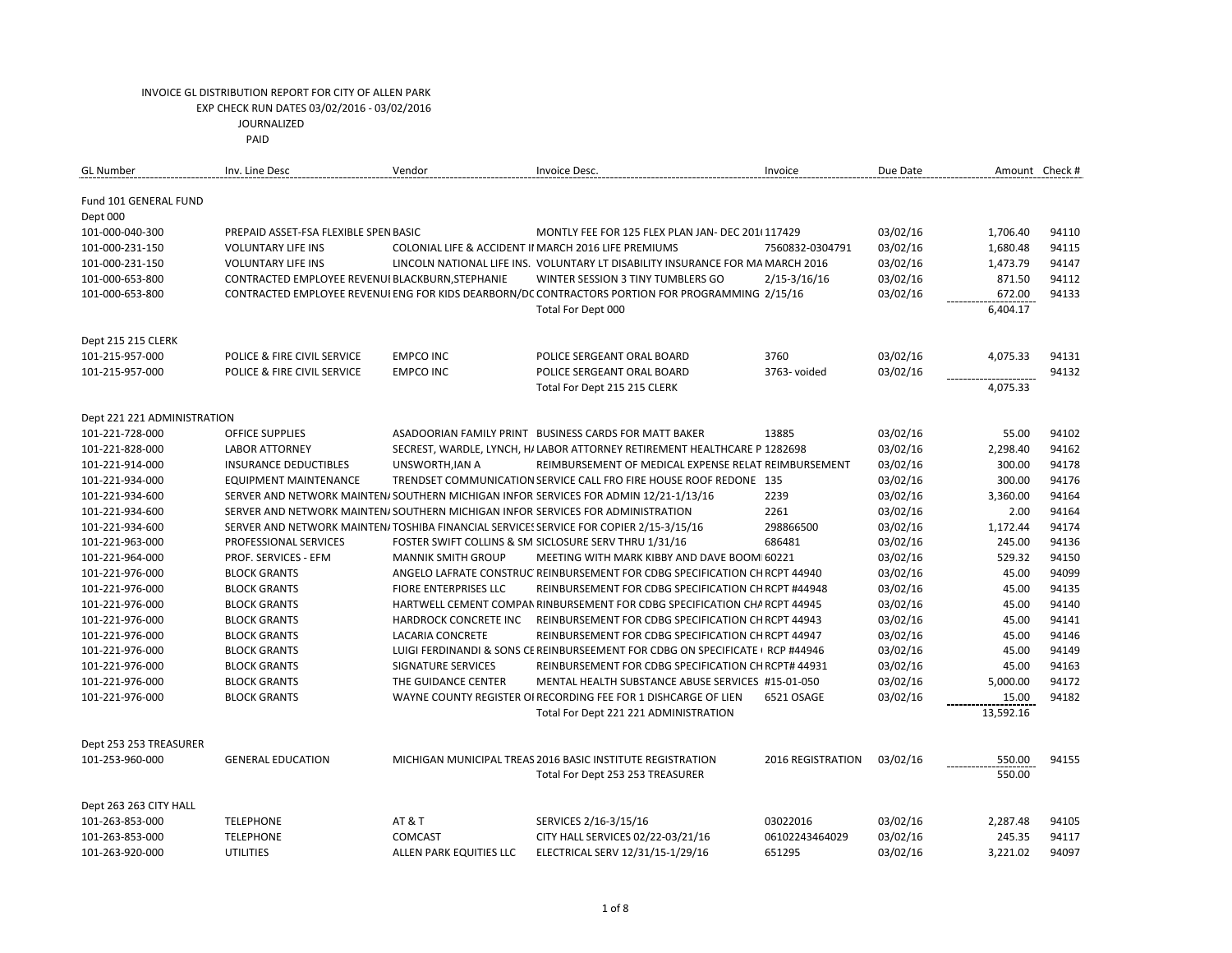JOURNALIZED

| <b>GL Number</b>                          | Inv. Line Desc                  | Vendor                                         | Invoice Desc.                                                                   | Invoice         | Due Date |           | Amount Check # |
|-------------------------------------------|---------------------------------|------------------------------------------------|---------------------------------------------------------------------------------|-----------------|----------|-----------|----------------|
| 101-263-920-000                           | UTILITIES-0000-9493-8           | <b>DTE ENERGY</b>                              | SERVICE 1/7-2/9/16                                                              | 03022016        | 03/02/16 | 6,346.56  | 94128          |
| 101-263-931-000                           | <b>BUILDING MAINTENANCE</b>     |                                                | TOSHIBA FINANCIAL SERVICE: CREDIT FOR SERVICES FOR PRINTERS 2/15-3/15 298866377 |                 | 03/02/16 | 0.00      | 94174          |
| 101-263-931-000                           | <b>BUILDING MAINTENANCE</b>     |                                                | TRANSFORMER INSPECTION FEMERGENCY CALL OUT OLD CITY HALL                        | 25369           | 03/02/16 | 600.00    | 94175          |
|                                           |                                 |                                                | Total For Dept 263 263 CITY HALL                                                |                 |          | 12,700.41 |                |
| Dept 305 305 POLICE DEPARTMENT            |                                 |                                                |                                                                                 |                 |          |           |                |
| 101-305-728-000                           | OFFICE SUPPLIES- INV 13766      | CURTIS, MICHEAL                                | REIMBURSEMENT FOR BUSINESS CARDS                                                | REIMBURSEMENT   | 03/02/16 | 45.00     | 94120          |
| 101-305-761-000                           | PRISONER BOARD                  | <b>CITY OF DEARBORN</b>                        | PRISONER BOARDING FOR 1/1-1/31/16                                               | 0000038240      | 03/02/16 | 1,113.00  | 94114          |
| 101-305-853-000                           | <b>TELEPHONE</b>                | AMERICAN MESSAGING                             | <b>CHAPLAIN PAGER</b>                                                           | Z1319539QB      | 03/02/16 | 14.63     | 94098          |
| 101-305-853-000                           | <b>TELEPHONE</b>                | <b>AT&amp;T GLOBAL SERVICES</b>                | POLICE MAINTENANCE BILLING 2/11-16-2/10/1 EB16145738                            |                 | 03/02/16 | 3,225.00  | 94104          |
| 101-305-853-000                           | <b>TELEPHONE</b>                | <b>AT &amp; T</b>                              | SERVICES 2/16-3/15/16                                                           | 03022016        | 03/02/16 | 909.31    | 94105          |
| 101-305-931-000                           | <b>BUILDING MAINTENANCE</b>     | ADVANTAGE PEST CONTROL RAT SERVICE POLICE DEPT |                                                                                 | <b>JAN 2016</b> | 03/02/16 | 300.00    | 94096          |
| 101-305-931-000                           | <b>BUILDING MAINTENANCE</b>     | <b>TAYLOR DOOR COMPANY</b>                     | BUILDING MNT POLICE DEPT                                                        | 53740           | 03/02/16 | 280.00    | 94170          |
| 101-305-934-500                           | <b>COMPUTER BREAK-FIX</b>       |                                                | SOUTHERN MICHIGAN INFOR SERVICES FOR ADMIN 12/21-1/13/16                        | 2239            | 03/02/16 | 40.00     | 94164          |
|                                           |                                 |                                                |                                                                                 |                 |          | 5,926.94  |                |
|                                           |                                 |                                                | Total For Dept 305 305 POLICE DEPARTMENT                                        |                 |          |           |                |
| Dept 340 340 FIRE DEPARTMENT              |                                 |                                                |                                                                                 |                 |          |           |                |
| 101-340-757-500                           | <b>RESCUE SUPPLIES</b>          | ARROW INTERNATIONAL INC RESCUE SUPPLIES        |                                                                                 | 93726998        | 03/02/16 | 49.73     | 94101          |
| 101-340-757-500                           | <b>RESCUE SUPPLIES</b>          | BAKER'S GAS & WELDING SUF OXYGEN FOR EMS USE   |                                                                                 | 01381298        | 03/02/16 | 102.84    | 94109          |
| 101-340-757-500                           | <b>RESCUE SUPPLIES</b>          | J & B MEDICAL SUPPLY, INC. RESUCE SUPPLIES     |                                                                                 | 2737993         | 03/02/16 | 162.72    | 94143          |
| 101-340-757-500                           | <b>RESCUE SUPPLIES</b>          | J & B MEDICAL SUPPLY, INC. RESCUE SUPPLIES     |                                                                                 | 2737970         | 03/02/16 | 9.68      | 94143          |
| 101-340-757-500                           | <b>RESCUE SUPPLIES</b>          | J & B MEDICAL SUPPLY, INC. RESCUE SUPPLIES     |                                                                                 | 2727803         | 03/02/16 | 11.14     | 94143          |
| 101-340-757-500                           | <b>RESCUE SUPPLIES</b>          | J & B MEDICAL SUPPLY, INC. RESCUE SUPPLIES     |                                                                                 | 2732136         | 03/02/16 | 6.05      | 94143          |
| 101-340-757-500                           | <b>RESCUE SUPPLIES</b>          | J & B MEDICAL SUPPLY, INC. RESCUE SUPPLIES     |                                                                                 | 2715275         | 03/02/16 | 1,222.55  | 94143          |
| 101-340-757-500                           | <b>RESCUE SUPPLIES</b>          | J & B MEDICAL SUPPLY, INC. RESCUE SUPPLIES     |                                                                                 | 2746099         | 03/02/16 | 2.42      | 94143          |
| 101-340-805-000                           | AMBULANCE BILLING               | ACCUMED BILLING INC.                           | JAN 1-1/31/16 MONTHLY SERVICES FIRE DEPT 13014                                  |                 | 03/02/16 | 4,273.90  | 94094          |
| 101-340-853-000                           | TELEPHONE- D LAFOND EMS         | <b>VERIZON WIRELESS</b>                        | FIRE DEPT SERVICES 1/11-2/10/16                                                 | 9760269629      | 03/02/16 | 60.08     | 94180          |
| 101-340-934-500                           | <b>COMPUTER BREAK-FIX</b>       | SOUTHERN MICHIGAN INFOR SERVICES FOR FIRE DEPT |                                                                                 | 2244            | 03/02/16 | 160.00    | 94164          |
| 101-340-939-000                           | <b>VEHICLE MAINTENANCE</b>      | <b>HALT FIRE</b>                               | <b>VEHICLE MAINTENANCE</b>                                                      | S0069724        | 03/02/16 | 1,778.75  | 94139          |
| 101-340-958-000                           | <b>MEMBERSHIP &amp; DUES</b>    | CROFT, RYAN                                    | RENEWAL OF PARAMEDIC LICENSE                                                    | 08242A          | 03/02/16 | 25.00     | 94119          |
| 101-340-960-000                           | <b>EDUCATION &amp; TRAINING</b> |                                                | EASTERN MICHIGAN UNIVERS STAFF/COMMAND CLASS FOR DEP CHIEF CANN FIRE195         |                 | 03/02/16 | 3,000.00  | 94130          |
|                                           |                                 |                                                | Total For Dept 340 340 FIRE DEPARTMENT                                          |                 |          | 10,864.86 |                |
|                                           |                                 |                                                |                                                                                 |                 |          |           |                |
| Dept 445 445 DEPARTMENT OF PUBLIC SERVICE |                                 |                                                |                                                                                 |                 |          |           |                |
| 101-445-751-000                           | <b>GASOLINE</b>                 | <b>STATE OF MICHIGAN</b>                       | 2016 UNDERGROUND STORAGE TANK ANNUAL STP-105598                                 |                 | 03/02/16 | 200.00    | 94167          |
| 101-445-853-000                           | <b>TELEPHONE</b>                | <b>AT &amp; T</b>                              | SERVICES 2/16-3/15/16                                                           | 03022016        | 03/02/16 | 31.75     | 94105          |
| 101-445-926-000                           | STREET LIGHTING- 0002-3838-6    | <b>DTE ENERGY</b>                              | SERVICE 1/7-2/9/16                                                              | 03022016        | 03/02/16 | 516.73    | 94128          |
| 101-445-935-000                           | ALLEY, PARK.LOT & SIDEWALKS     | SOUTHERN MICHIGAN INFOR SERVICES FOR DPS       |                                                                                 | 2243            | 03/02/16 | 920.00    | 94164          |
| 101-445-939-000                           | <b>VEHICLE MAINTENANCE</b>      | <b>VILLAGE FORD</b>                            | <b>PARTS</b>                                                                    | 167793          | 03/02/16 | 21.90     | 94185          |
| 101-445-939-000                           | <b>VEHICLE MAINTENANCE</b>      | <b>VILLAGE FORD</b>                            | <b>PARTS</b>                                                                    | 168042          | 03/02/16 | 22.77     | 94185          |
| 101-445-939-000                           | <b>VEHICLE MAINTENANCE</b>      | B & K COLLISION, INC.                          | PARTS 05 FORD F350                                                              | 8182            | 03/02/16 | 1,548.05  | 94107          |
| 101-445-939-000                           | <b>VEHICLE MAINTENANCE</b>      | <b>GLENDALE AUTO VALUE</b>                     | <b>PARTS</b>                                                                    | 359-99781       | 03/02/16 | 160.80    | 94137          |
| 101-445-939-000                           | <b>VEHICLE MAINTENANCE</b>      | <b>GLENDALE AUTO VALUE</b>                     | RET ON PARTS FROM INV 99781                                                     | CM359-99898     | 03/02/16 | (120.39)  | 94137          |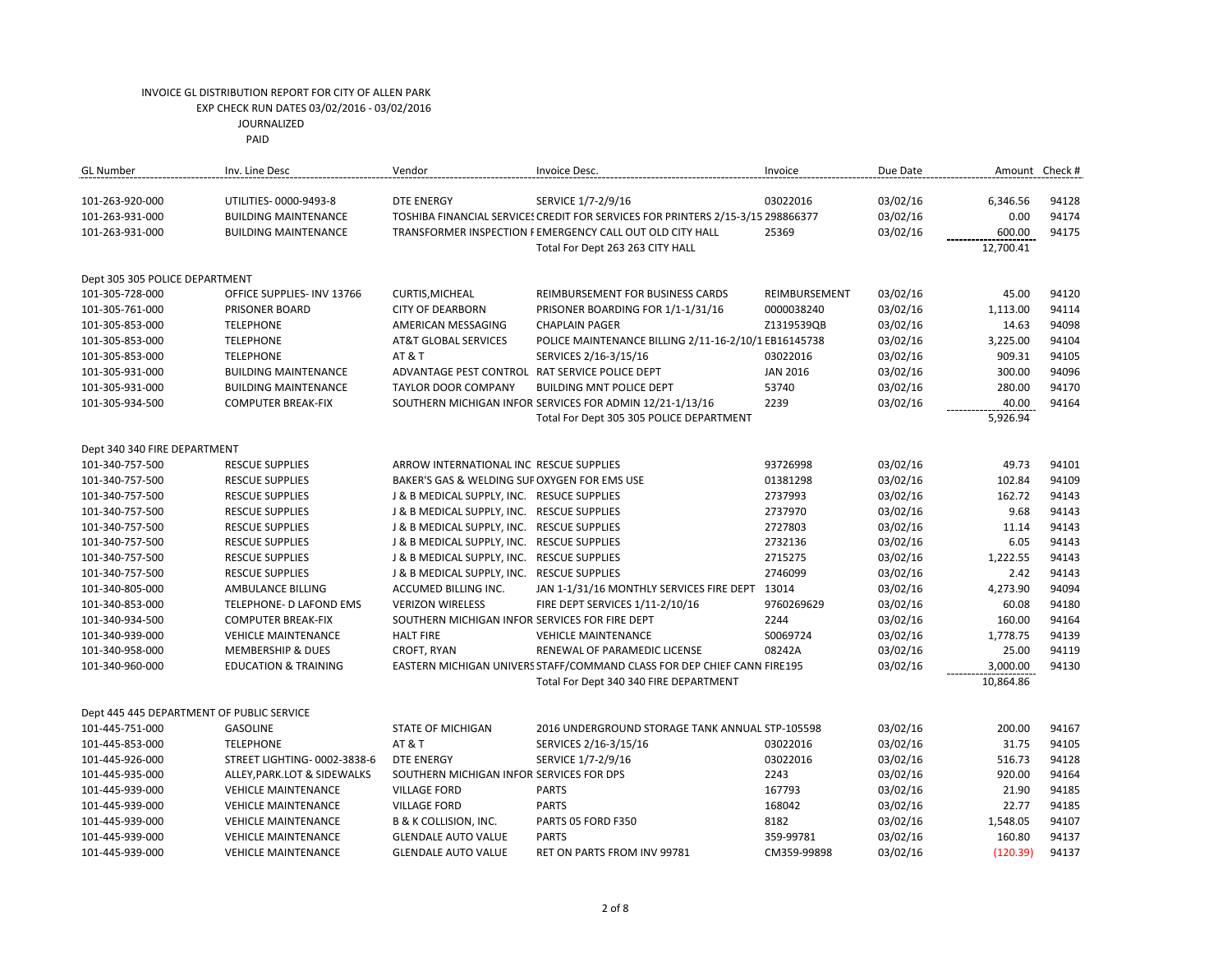PAID

| <b>GL Number</b>              | Inv. Line Desc                            | Vendor                       | Invoice Desc.                                         | Invoice        | Due Date |           | Amount Check # |
|-------------------------------|-------------------------------------------|------------------------------|-------------------------------------------------------|----------------|----------|-----------|----------------|
|                               |                                           |                              | Total For Dept 445 445 DEPARTMENT OF PUBLIC SERVICE   |                |          | 3,301.61  |                |
| Dept 707 707 PARKS & REC      |                                           |                              |                                                       |                |          |           |                |
| 101-707-728-000               | <b>OFFICE SUPPLIES</b>                    |                              | ASADOORIAN FAMILY PRINT ENVELOPES FOR PARKS AND REC   | 13774          | 03/02/16 | 115.00    | 94102          |
| 101-707-757-000               | <b>OPERATING SUPPLIES</b>                 | <b>ASSOCIATED BAG</b>        | <b>SUPPLIES FOR COMM CENTER</b>                       | N566473        | 03/02/16 | 83.86     | 94103          |
| 101-707-760-000               | SENIOR ACTIVITIES                         | MCFARLAND, GAIL              | REIMBURSEMENT FOR COMM CTR                            | REIMBURSEMENT  | 03/02/16 | 121.49    | 94152          |
| 101-707-783-000               | <b>PARK SUPPLIES</b>                      | A & B LOCKSMITH              | <b>KEYS FOR PARK AND REC</b>                          | 79650          | 03/02/16 | 8.75      | 94093          |
| 101-707-783-000               | <b>PARK SUPPLIES</b>                      | <b>KEY AWARDS</b>            | <b>NAME PLATE R TURNER</b>                            | 2102A          | 03/02/16 | 11.66     | 94145          |
| 101-707-853-000               | <b>TELEPHONE</b>                          | <b>AT &amp; T</b>            | SERVICES 2/16-3/15/16                                 | 03022016       | 03/02/16 | 52.79     | 94105          |
| 101-707-920-000               | UTILITIES-194036500362                    | <b>DTE ENERGY</b>            | SERVICES 01/25-2/24/16                                | 03022016       | 03/02/16 | 76.84     | 94127          |
|                               |                                           |                              | Total For Dept 707 707 PARKS & REC                    |                |          | 470.39    |                |
| Dept 751 751 COMMUNITY CENTER |                                           |                              |                                                       |                |          |           |                |
| 101-751-756-000               | CONTRACTED EMPLOYEES EXPENS MARSEE, JAKOB |                              | VARIOUS SCOREKEEPING REFEREEING                       | SCOREKEEPING   | 03/02/16 | 200.00    | 94151          |
| 101-751-756-000               | CONTRACTED EMPLOYEES EXPENS WILKE, BRUCE  |                              | SERVICES FOR REFEREE SCOREKEEPING COMM REFEREE        |                | 03/02/16 | 234.00    | 94184          |
| 101-751-757-000               | <b>OPERATING SUPPLIES</b>                 | GORDON FOOD SERV.            | SUPPLIES FOR PARK AND REC                             | 846122201      | 03/02/16 | 81.66     | 94138          |
| 101-751-757-000               | <b>OPERATING SUPPLIES</b>                 | GORDON FOOD SERV.            | <b>SUPPLIES FOR PARKS &amp; REC</b>                   | 846122375      | 03/02/16 | 74.10     | 94138          |
| 101-751-757-000               | <b>OPERATING SUPPLIES</b>                 | GORDON FOOD SERV.            | SUPPLIES FOR COMM CTR                                 | 846122394      | 03/02/16 | 11.98     | 94138          |
| 101-751-757-000               | <b>OPERATING SUPPLIES</b>                 | MCFARLAND, GAIL              | REIMBURSEMENT FOR COMM CTR                            | REIMBURSEMENT  | 03/02/16 | 85.96     | 94152          |
| 101-751-757-000               | <b>OPERATING SUPPLIES</b>                 | PEPSI COLA                   | LATE FEE FOR NOV BILLING                              | LF151019953792 | 03/02/16 | 21.71     | 94160          |
| 101-751-757-000               | <b>OPERATING SUPPLIES</b>                 | PEPSI COLA                   | LATE FEE FOR JAN BILLING                              | LF160118993592 | 03/02/16 | 9.47      | 94160          |
| 101-751-757-000               | <b>OPERATING SUPPLIES</b>                 | PEPSI COLA                   | LATE FEE FOR FEB BILLING                              | LF160218102110 | 03/02/16 | 7.87      | 94160          |
| 101-751-757-000               | <b>OPERATING SUPPLIES</b>                 | PROPANE SERVICES             | <b>MOTOR FUEL</b>                                     | U0092504       | 03/02/16 | 241.84    | 94161          |
| 101-751-757-000               | <b>OPERATING SUPPLIES</b>                 | <b>SYSCO DETROIT LLC</b>     | SUPPLIES FOR PARK AND REC                             | 602129028      | 03/02/16 | 105.22    | 94168          |
| 101-751-920-000               | <b>UTILITIES</b>                          | ALLEN PARK, CITY OF.         | WATER BILL FOR COMM CTR 1/1-2/1/16                    | 401WH15800     | 03/02/16 | 1,344.21  | 94100          |
| 101-751-920-000               | <b>UTILITIES</b>                          | <b>DIRECTV</b>               | FEB-MARCH CABLE SERVICE 2/8-3/7/16                    | 27797046806    | 03/02/16 | 110.99    | 94123          |
| 101-751-920-000               | UTILITIES- 0002-8431-5                    | <b>DTE ENERGY</b>            | SERVICE 1/7-2/9/16                                    | 03022016       | 03/02/16 | 9,369.70  | 94128          |
| 101-751-931-000               | <b>BUILDING MAINTENANCE</b>               | NETWORK SERVICES COMP        | SUPPLIES PARKS AND REC                                | 6367428-00     | 03/02/16 | 204.02    | 94158          |
| 101-751-931-000               | <b>BUILDING MAINTENANCE</b>               | NETWORK SERVICES COMP        | <b>SUPPLIES FOR PARK &amp; REC</b>                    | 6369927-00     | 03/02/16 | 146.01    | 94158          |
| 101-751-931-000               | <b>BUILDING MAINTENANCE</b>               | NETWORK SERVICES COMP        | <b>SUPPLIES FOR PARK &amp; REC</b>                    | 6365675-01     | 03/02/16 | 43.90     | 94158          |
| 101-751-931-000               | <b>BUILDING MAINTENANCE</b>               | NETWORK SERVICES COMP        | <b>SUPPLIES FOR PARK &amp; REC</b>                    | 6368292-00     | 03/02/16 | 52.35     | 94158          |
| 101-751-931-000               | <b>BUILDING MAINTENANCE</b>               | NETWORK SERVICES COMP        | <b>SUPPLIES FOR PARKS &amp; REC</b>                   | 6368291-00     | 03/02/16 | 74.34     | 94158          |
| 101-751-931-000               | <b>BUILDING MAINTENANCE</b>               | NETWORK SERVICES COMP        | <b>SUPPLIES FOR PARKS &amp; REC</b>                   | 6367536-00     | 03/02/16 | 121.52    | 94158          |
| 101-751-931-000               | <b>BUILDING MAINTENANCE</b>               | <b>ORKIN</b>                 | <b>MARCH SCHEDULED SERVICES</b>                       | 107524172      | 03/02/16 | 70.00     | 94159          |
| 101-751-934-000               | <b>EQUIPMENT MAINTENANCE</b>              | <b>GREAT LAKES ACE 18415</b> | SUPPLIES FOR COMM CTR                                 | 887/416        | 03/02/16 | 27.45     | 94095          |
| 101-751-934-000               | <b>EQUIPMENT MAINTENANCE</b>              | <b>GREAT LAKES ACE 18415</b> | SUPPLIES FOR COMM CTR                                 | 886/416        | 03/02/16 | 5.49      | 94095          |
| 101-751-934-000               | <b>EQUIPMENT MAINTENANCE</b>              | DSM SAW & KNIFE LLC          | BLADE SHARPEN AP ICE ARENA                            | 2767           | 03/02/16 | 41.00     | 94126          |
| 101-751-934-000               | <b>EQUIPMENT MAINTENANCE</b>              | DSM SAW & KNIFE LLC          | <b>SERVICES FOR ICE ARENA</b>                         | 2830           | 03/02/16 | 41.00     | 94126          |
| 101-751-934-000               | <b>EQUIPMENT MAINTENANCE</b>              |                              | JERRY COHEN ELITE LAB INC FEB COOLING WATER TREATMENT | 7081           | 03/02/16 | 200.00    | 94144          |
| 101-751-934-000               | <b>EQUIPMENT MAINTENANCE</b>              | <b>TRIAD SERVICE CENTER</b>  | PREVENTATIVE MNT ON FLOOR MACHINE                     | 93445110       | 03/02/16 | 91.00     | 94177          |
|                               |                                           |                              | Total For Dept 751 751 COMMUNITY CENTER               |                |          | 13,016.79 |                |

Total For Fund 101 GENERAL FUND 74,977.99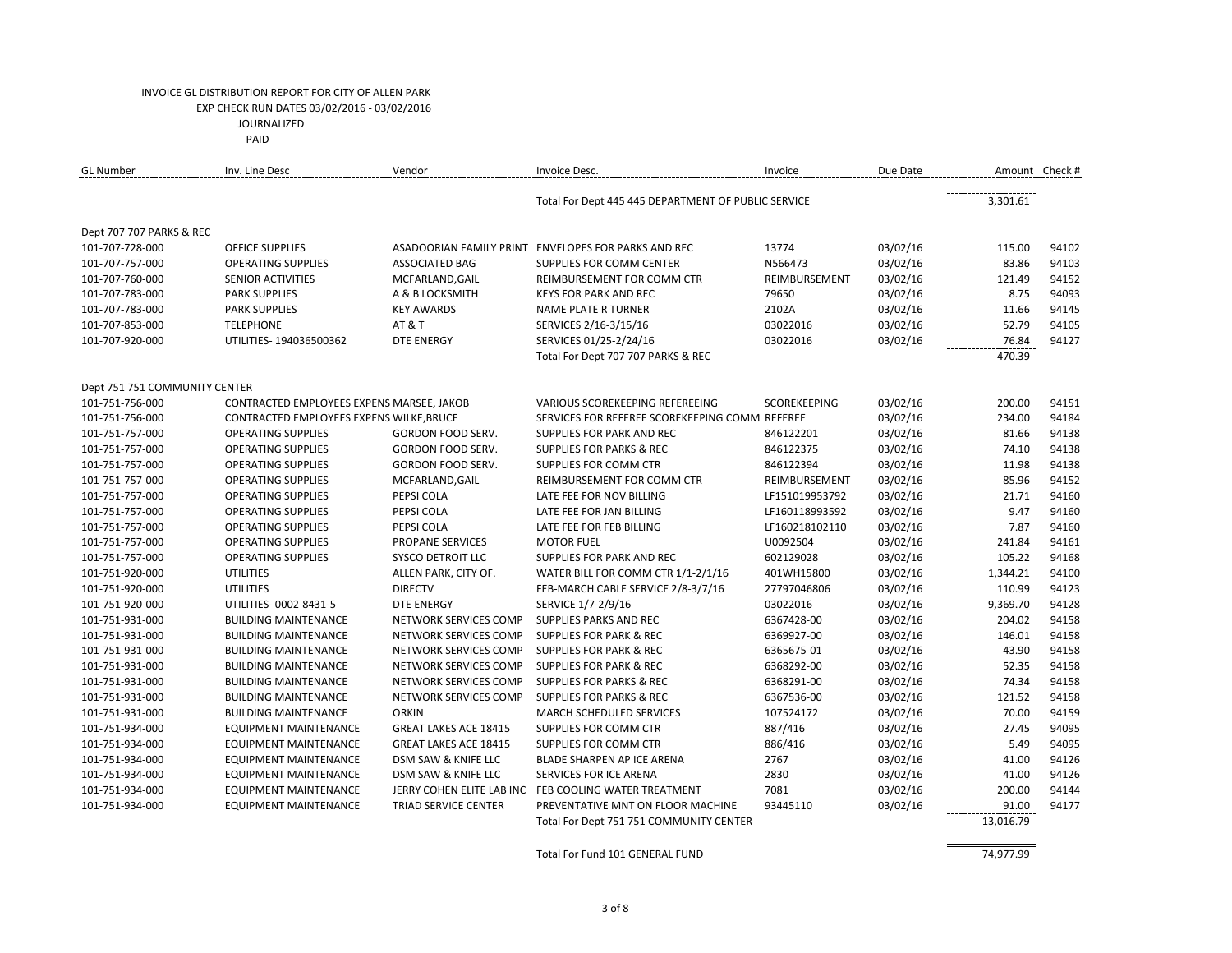| <b>GL Number</b>                                            | Inv. Line Desc                   | Vendor                                     | Invoice Desc.                                                                      | Invoice         | Due Date |          | Amount Check # |
|-------------------------------------------------------------|----------------------------------|--------------------------------------------|------------------------------------------------------------------------------------|-----------------|----------|----------|----------------|
| Fund 203 LOCAL STREET FUND<br>Dept 475 475 TRAFFIC SERVICES |                                  |                                            |                                                                                    |                 |          |          |                |
| 203-475-757-000                                             | <b>OPERATING SUPPLIES</b>        | DORNBOS SIGN & SAFETY, IN SUPPLIES FOR DPS |                                                                                    | <b>INV24803</b> | 03/02/16 | 2,338.30 | 94124          |
| 203-475-757-000                                             | <b>OPERATING SUPPLIES</b>        | <b>WENSCO SIGN SUPPLY</b>                  | PARTS FOR WATER DEPT                                                               | 1429984         | 03/02/16 | 742.00   | 94183          |
|                                                             |                                  |                                            | Total For Dept 475 475 TRAFFIC SERVICES                                            |                 |          | 3,080.30 |                |
|                                                             |                                  |                                            |                                                                                    |                 |          |          |                |
|                                                             |                                  |                                            | Total For Fund 203 LOCAL STREET FUND                                               |                 |          | 3,080.30 |                |
| Fund 249 BUILDING FUND<br>Dept 000                          |                                  |                                            |                                                                                    |                 |          |          |                |
| 249-000-607-000                                             | <b>FEES REVENUE</b>              |                                            | SOIL AND MATERIALS ENGINE PROF SERVICES FROM 12/21-1/24/15                         | 65287           | 03/02/16 | 1,800.00 | 94166          |
|                                                             |                                  |                                            | Total For Dept 000                                                                 |                 |          | 1,800.00 |                |
| Dept 371 371 BUILDING DEPARTMENT                            |                                  |                                            |                                                                                    |                 |          |          |                |
| 249-371-853-000                                             | <b>TELEPHONE- TABLET</b>         | <b>VERIZON WIRELESS</b>                    | FIRE DEPT SERVICES 1/11-2/10/16                                                    | 9760269629      | 03/02/16 | 20.00    | 94180          |
| 249-371-934-000                                             | <b>EQUIPMENT MAINTENANCE</b>     |                                            | TRENDSET COMMUNICATION SERVICE CALL FRO FIRE HOUSE ROOF REDONE 135                 |                 | 03/02/16 | 220.00   | 94176          |
| 249-371-946-000                                             | <b>EQUIPMENT LEASE-BLDG DEPT</b> |                                            | TOSHIBA FINANCIAL SERVICE: SERVICE FOR COPIER 2/15-3/15/16                         | 298866500       | 03/02/16 | 231.00   | 94174          |
| 249-371-958-000                                             | <b>MEMBERSHIP &amp; DUES</b>     | D.R.A.C.O.                                 | <b>DUES FOR FRED STOKES 2016</b>                                                   | REG #006011     | 03/02/16 | 60.00    | 94125          |
|                                                             |                                  |                                            | Total For Dept 371 371 BUILDING DEPARTMENT                                         |                 |          | 531.00   |                |
|                                                             |                                  |                                            | Total For Fund 249 BUILDING FUND                                                   |                 |          | 2,331.00 |                |
| Fund 265 DRUG FORFEITURE - FEDERAL                          |                                  |                                            |                                                                                    |                 |          |          |                |
| Dept 000                                                    |                                  |                                            |                                                                                    |                 |          |          |                |
| 265-000-945-000                                             | NON-CAPITALIZED EQUIPMENT        | DATANET SYSTEMS                            | <b>CAMERA SYSTEM SERVICE</b>                                                       | 28878           | 03/02/16 | 1,294.11 | 94121          |
| 265-000-945-000                                             | NON-CAPITALIZED EQUIPMENT        | DATANET SYSTEMS                            | <b>CAMERA SYSTEM SERVICE</b>                                                       | 28876           | 03/02/16 | 1,204.97 | 94121          |
|                                                             |                                  |                                            | Total For Dept 000                                                                 |                 |          | 2,499.08 |                |
|                                                             |                                  |                                            | Total For Fund 265 DRUG FORFEITURE - FEDERAL                                       |                 |          | 2,499.08 |                |
|                                                             |                                  |                                            |                                                                                    |                 |          |          |                |
| Fund 266 DRUG FORFEITURE - STATE<br>Dept 000                |                                  |                                            |                                                                                    |                 |          |          |                |
| 266-000-657-000                                             |                                  |                                            | FORFEITED MONIES-STATE&LOCAL HENRY FORD HEALTH SYSTEM PHYSICAL FOR NEW HIRE P HOYT | 1000230751      | 03/02/16 | 302.00   | 94142          |
| 266-000-982-000                                             | COMPUTER EQUIP/SOFTWARE          | TASER INTERNATIONAL                        | <b>BATTERIES FOR TASER</b>                                                         | D11425239       | 03/02/16 | 500.00   | 94169          |
|                                                             |                                  |                                            | Total For Dept 000                                                                 |                 |          | 802.00   |                |
|                                                             |                                  |                                            | Total For Fund 266 DRUG FORFEITURE - STATE                                         |                 |          | 802.00   |                |
| Fund 271 LIBRARY<br>Dept 000                                |                                  |                                            |                                                                                    |                 |          |          |                |
| 271-000-728-000                                             | <b>OFFICE SUPPLIES</b>           | <b>BLAKNEY, SANDI</b>                      | REINBURSEMENT FOR LIBRARY SUPPLIES                                                 | REINBURSEMENT   | 03/02/16 | 283.06   | 94111          |
| 271-000-728-000                                             | <b>OFFICE SUPPLIES</b>           | DEMCO, INC.                                | MISC SUPPLIES FOR LIBRARY                                                          | 60411133        | 03/02/16 | 142.77   | 94122          |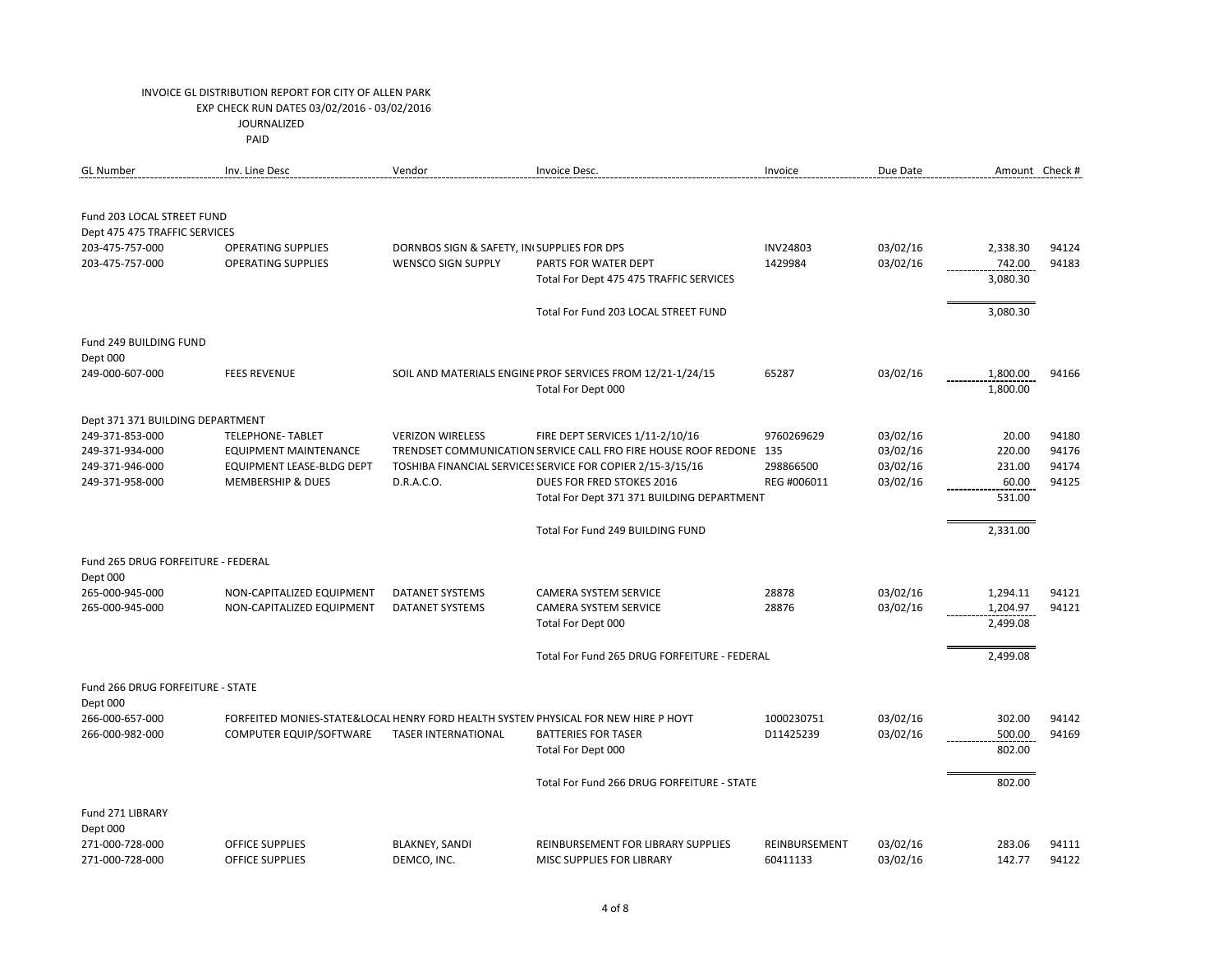PAID

| <b>GL Number</b>                   | Inv. Line Desc                      | Vendor                                      | Invoice Desc.                                                                                             | Invoice        | Due Date             |                      | Amount Check # |
|------------------------------------|-------------------------------------|---------------------------------------------|-----------------------------------------------------------------------------------------------------------|----------------|----------------------|----------------------|----------------|
|                                    |                                     |                                             |                                                                                                           |                |                      |                      |                |
| 271-000-728-000                    | <b>OFFICE SUPPLIES</b>              | DEMCO, INC.                                 | MISC SUPPLIES FOR LIBRARY                                                                                 | 60270768       | 03/02/16             | 164.88               | 94122          |
| 271-000-728-000                    | <b>OFFICE SUPPLIES</b>              | DEMCO, INC.                                 | MISC SUPPLIES FOR LIBRARY                                                                                 | 60350922       | 03/02/16             | 935.05               | 94122          |
| 271-000-728-000                    | <b>OFFICE SUPPLIES</b>              | LOWER HURON SUPPLY CO. SUPPLIES FOR LIBRARY |                                                                                                           | 396967         | 03/02/16             | 267.78               | 94148          |
| 271-000-728-000                    | <b>OFFICE SUPPLIES</b>              | MCKIBBEN, NANCY                             | MISC SUPPLIES PURCHASE FOR LIBRARY                                                                        | REIMBURSEMENT  | 03/02/16             | 680.62               | 94153          |
| 271-000-728-000                    | <b>OFFICE SUPPLIES</b>              | NATIONAL PEN CORP.                          | <b>SUPPLIES FOR LIBRARY PENS</b>                                                                          | 108458862      | 03/02/16             | 543.79               | 94157          |
| 271-000-757-000                    | <b>OPERATING SUPPLIES</b>           | <b>COMPULOCKS BRANDS INC</b>                | <b>SUPPLIES FOR LIBRARY</b>                                                                               | 9206           | 03/02/16             | 539.46               | 94116          |
| 271-000-828-000                    | <b>MATERIALS</b>                    | <b>BAKER &amp; TAYLOR</b>                   | <b>MATERIALS FOR LIBRARY</b>                                                                              | 2031704105     | 03/02/16             | 47.04                | 94108          |
| 271-000-828-000                    | <b>MATERIALS</b>                    | <b>BAKER &amp; TAYLOR</b>                   | <b>MATERIALS FOR LIBRARY</b>                                                                              | 2031723468     | 03/02/16             | 75.58                | 94108          |
| 271-000-828-000                    | <b>MATERIALS</b>                    | <b>BLAKNEY, SANDI</b>                       | REINBURSEMENT FOR LIBRARY SUPPLIES                                                                        | REINBURSEMENT  | 03/02/16             | 55.57                | 94111          |
| 271-000-828-000                    | <b>MATERIALS</b>                    | MCKIBBEN, NANCY                             | MISC MATERIALS FOR LIBRARY                                                                                | REINBURSEMENT  | 03/02/16             | 141.73               | 94153          |
| 271-000-828-000                    | <b>MATERIALS</b>                    | THE LIBRARY NETWORK                         | MSU FOOTBALL BOOKS FOR LIBRARY                                                                            | 54785          | 03/02/16             | 27.95                | 94173          |
| 271-000-853-000                    | <b>TELEPHONE</b>                    | <b>AT &amp; T</b>                           | SERVICES 2/16-3/15/16                                                                                     | 03022016       | 03/02/16             | 123.68               | 94105          |
| 271-000-920-000                    | UTILITIES-194036500214              | <b>DTE ENERGY</b>                           | SERVICES 01/25-2/24/16                                                                                    | 03022016       | 03/02/16             | 1,039.62             | 94127          |
| 271-000-920-000                    | UTILITIES-457346800172              | <b>DTE ENERGY</b>                           | SERVICE 2/11-2/25/16                                                                                      | 03022016       | 03/02/16             | 699.51               | 94129          |
| 271-000-943-000                    | EQUIPMENT RENTAL-LIBRARY            |                                             | TOSHIBA FINANCIAL SERVICE: SERVICE FOR COPIER 2/15-3/15/16                                                | 298866500      | 03/02/16             | 363.69               | 94174          |
|                                    |                                     |                                             | Total For Dept 000                                                                                        |                |                      | 6,131.78             |                |
|                                    |                                     |                                             |                                                                                                           |                |                      |                      |                |
|                                    |                                     |                                             | <b>Total For Fund 271 LIBRARY</b>                                                                         |                |                      | 6,131.78             |                |
| Fund 592 WATER & SEWER             |                                     |                                             |                                                                                                           |                |                      |                      |                |
| Dept 601 601 SEWER                 |                                     |                                             |                                                                                                           |                |                      |                      |                |
| 592-601-643-000                    | <b>UTILITIES</b>                    | <b>AT &amp; T</b>                           | SERVICES 2/16-3/15/16                                                                                     | 03022016       | 03/02/16             | 353.06               | 94105          |
| 592-601-667-001                    | <b>VEHICLE MAINTENANCE</b>          | <b>GLENDALE AUTO VALUE</b>                  | PARTS FOR 2003 FORD F150 PICKUP                                                                           | 359-99830      | 03/02/16             | 96.99                | 94137          |
| 592-601-673-001                    | <b>MAIN MAINTENANCE</b>             | ETNA SUPPLY COMPANY                         | <b>SUPPLIES FOR WATER DEPT</b>                                                                            | S101712469.001 | 03/02/16             | 519.84               | 94134          |
| 592-601-678-001                    | <b>METER MAINTENANCE</b>            | ETNA SUPPLY COMPANY                         | <b>SUPPLIES FOR DPS</b>                                                                                   | S101657514.001 | 03/02/16             | 73.60                | 94134          |
| 592-601-678-001                    | <b>METER MAINTENANCE</b>            | ETNA SUPPLY COMPANY                         | <b>SUPPLIES FOR DPS</b>                                                                                   | S101657514.002 | 03/02/16             | 6,500.00             | 94134          |
| 592-601-678-001                    | <b>METER MAINTENANCE</b>            | ETNA SUPPLY COMPANY                         | SUPPLIES FOR WATER DEPT                                                                                   | S101712469.001 | 03/02/16             | 1,065.00             | 94134          |
| 592-601-678-002                    | STORM/CB MAINTENANCE                | <b>CO-PIPE PRODUCTS INC</b>                 | PARTS FOR WATER DEPT                                                                                      | 47680          | 03/02/16             | 238.24               | 94118          |
| 592-601-822-000                    | <b>COMPUTER SERVICE MAINT</b>       |                                             | SOUTHERN MICHIGAN INFOR SERVICES FOR ADMIN 12/21-1/13/16                                                  | 2239           | 03/02/16             | 280.00               | 94164          |
| 592-601-822-000                    | <b>COMPUTER SERVICE MAINT</b>       |                                             | SOUTHERN MICHIGAN INFOR SERVICES FOR UTILITY BILLING WATER SENSUS 2241                                    |                | 03/02/16             | 160.00               | 94164          |
| 592-601-822-000                    | <b>COMPUTER SERVICE MAINT</b>       |                                             | SOUTHERN MICHIGAN INFOR SERVICES FOR DPS WATER DEPT                                                       | 2263           | 03/02/16             | 57.64                | 94164          |
| 592-601-822-000                    | <b>COMPUTER SERVICE MAINT</b>       |                                             | TRENDSET COMMUNICATION SERVICE CALL FRO FIRE HOUSE ROOF REDONE 135                                        |                | 03/02/16             | 316.75               | 94176          |
| 592-601-939-000                    | <b>BOND PRINCIPAL</b>               | <b>WAYNE COUNTY</b>                         | INTEREST AND PRINCIPAL ON REVENUE BOND: 283128                                                            |                | 03/02/16             | 241,577.38           | 94181          |
| 592-601-940-000                    | <b>INTEREST EXPENSE</b>             | <b>US BANK</b>                              | APRIL ALLEN PARK CITY TAX BONDS                                                                           | 269688         | 03/02/16             | 235,750.00           | 94179          |
| 592-601-940-000                    | <b>INTEREST EXPENSE</b>             | <b>WAYNE COUNTY</b>                         | INTEREST AND PRINCIPAL ON REVENUE BOND! 283128                                                            |                | 03/02/16             | 78,681.59            | 94181          |
|                                    | CONSENT JUDGEMENT EXPENSE           | <b>US BANK</b>                              | APRIL ALLEN PARK CITY TAX BONDS                                                                           | 269688         |                      |                      | 94179          |
| 592-601-944-000<br>592-601-951-000 | <b>ENGINEERING CONSULTANTS</b>      | C.E. RAINES COMPANY                         | ENG /SURVERYING SERV UTILITY PAVEMENT RE 13368                                                            |                | 03/02/16<br>03/02/16 | 150,131.25<br>216.00 | 94113          |
|                                    |                                     |                                             |                                                                                                           |                |                      |                      |                |
| 592-601-962-000                    | MISCELLANEOUS- 3134250372688 AT & T |                                             | SERVICE 02/22-03/21/16                                                                                    | 03022016       | 03/02/16             | 187.30               | 94105          |
| 592-601-983-000                    | <b>BACKUP GENERATORS</b>            | <b>MICHIGAN CAT</b>                         | SEG.1 PERFORM/MNT SEG 2 PM MNT SERVICE SD6099640                                                          |                | 03/02/16             | 900.34               | 94154          |
| 592-601-987-500                    |                                     |                                             | DISTRICT ONE SEWER PROJ PRINCI THE BANK OF NEW YORK MEL MICHIGAN FINACE AUTHORITY STATE REVOLVII 0062-MFA |                | 03/02/16             | 663,902.61           | 94171          |
|                                    |                                     |                                             | Total For Dept 601 601 SEWER                                                                              |                |                      | 1,381,007.59         |                |

Dept 603 603 BASIN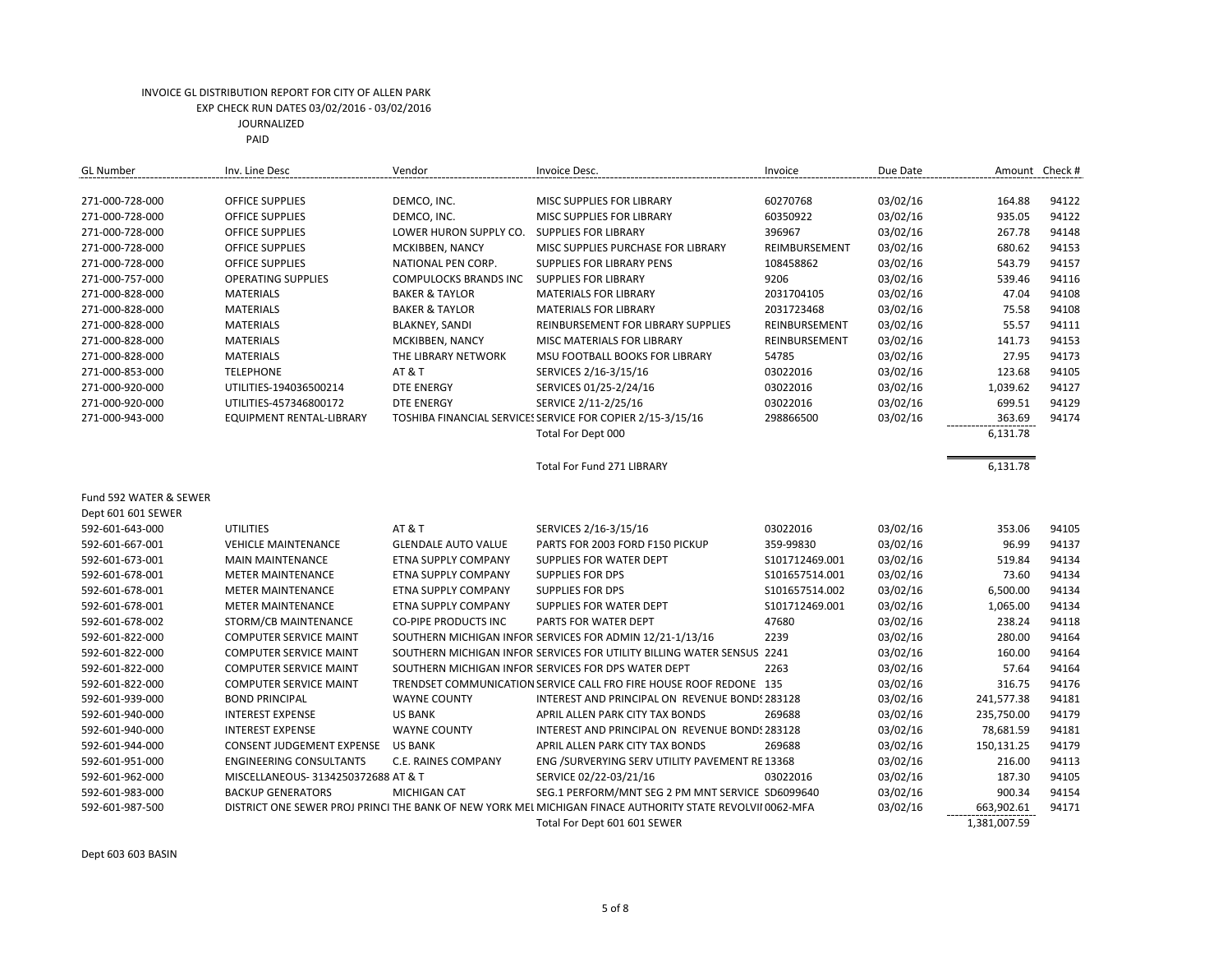| <b>GL</b> Number          | Inv. Line Desc                 | Vendor                     | Invoice Desc.                                                          | Invoice  | Due Date |              | Amount Check # |
|---------------------------|--------------------------------|----------------------------|------------------------------------------------------------------------|----------|----------|--------------|----------------|
| 592-603-853-000           | TELEPHONE-31344117251253       | <b>AT &amp; T</b>          | SERVICE 02/22-03/21/16                                                 | 03022016 | 03/02/16 | 26.91        | 94105          |
| 592-603-853-000           | <b>TELEPHONE</b>               | <b>AT &amp; T</b>          | SERVICES 2/16-3/15/16                                                  | 03022016 | 03/02/16 | 265.97       | 94105          |
| 592-603-920-000           | UTILITIES-457346800073         | DTE ENERGY                 | SERVICE 2/11-2/25/16                                                   | 03022016 | 03/02/16 | 1,134.81     | 94129          |
|                           |                                |                            | Total For Dept 603 603 BASIN                                           |          |          | 1,427.69     |                |
|                           |                                |                            |                                                                        |          |          |              |                |
|                           |                                |                            | Total For Fund 592 WATER & SEWER                                       |          |          | 1,382,435.28 |                |
|                           |                                |                            |                                                                        |          |          |              |                |
| Fund 701 TRUST AND AGENCY |                                |                            |                                                                        |          |          |              |                |
| Dept 000                  |                                |                            |                                                                        |          |          |              |                |
| 701-000-242-000           | <b>CITY FESTIVITIES ESCROW</b> |                            | SOUTHERN MICHIGAN INFOR FESTIVITIES MONTHLY PHONE SERVICE FOR FEE 2264 |          | 03/02/16 | 35.00        | 94164          |
| 701-000-246-500           | <b>ENGINEERING ESCROW</b>      | <b>C.E. RAINES COMPANY</b> | 2016 PAVING RD PROJECTS JOB AP-11                                      | 13406    | 03/02/16 | 30,000.00    | 94113          |
| 701-000-247-000           | ELECTION EQUIP. ESCROW         | MIZZI, MICHAEL             | REIMBURSEMENT FOR PLASTIC TABLES FOR ELE REIMBURSEMENT                 |          | 03/02/16 | 514.52       | 94156          |
|                           |                                |                            | Total For Dept 000                                                     |          |          | 30,549.52    |                |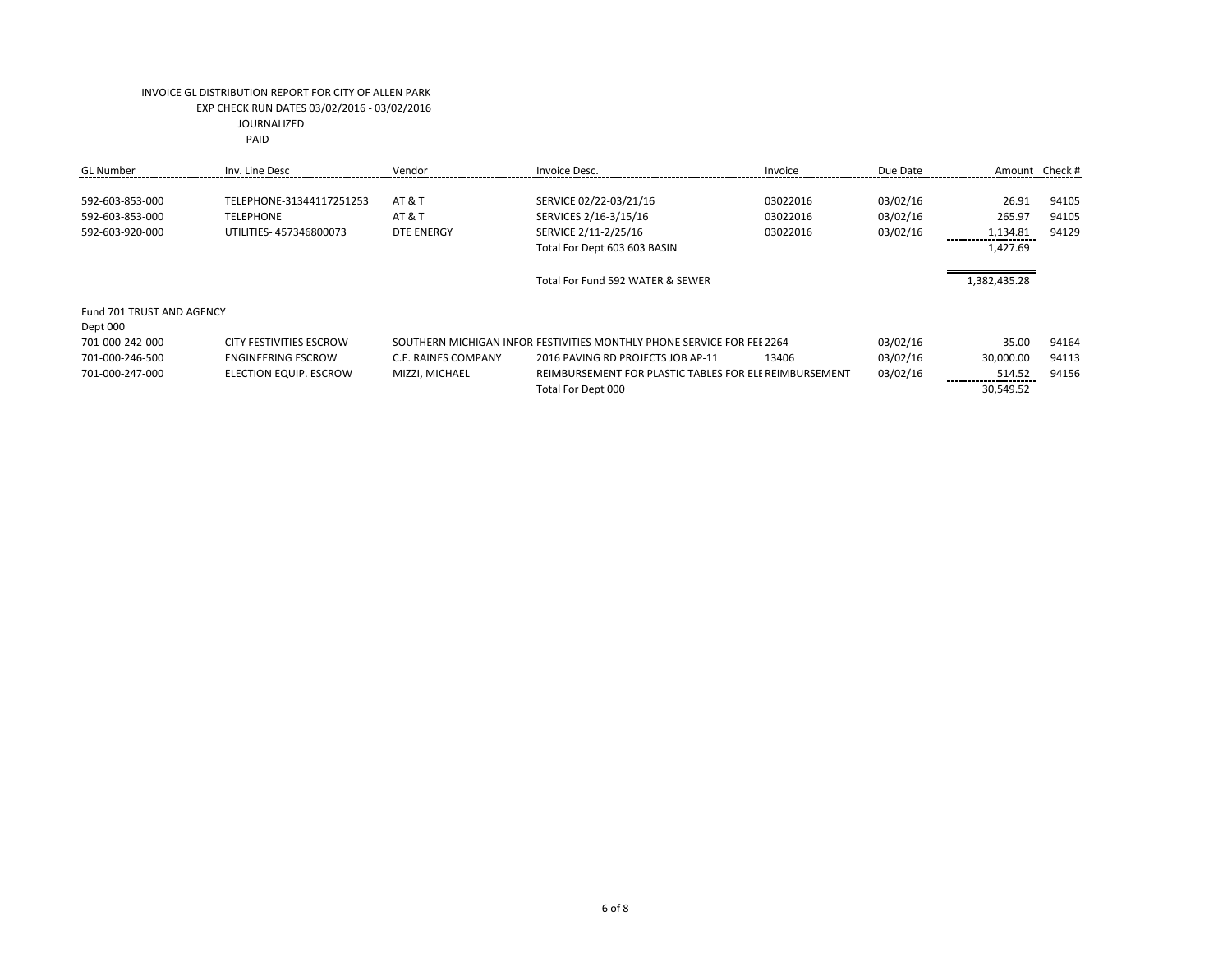| <b>GL Number</b>                    | Inv. Line Desc                | Vendor            | Invoice Desc.                                                                      | Invoice                 | Due Date | Amount Check # |      |
|-------------------------------------|-------------------------------|-------------------|------------------------------------------------------------------------------------|-------------------------|----------|----------------|------|
|                                     |                               |                   |                                                                                    |                         |          |                |      |
|                                     |                               |                   | Total For Fund 701 TRUST AND AGENCY                                                |                         |          | 30,549.52      |      |
| Fund 703 SCHOOL AND COUNTY TAX FUND |                               |                   |                                                                                    |                         |          |                |      |
| Dept 000                            |                               |                   |                                                                                    |                         |          |                |      |
| 703-000-225-009                     | DUE TO SCHOOLS- OPERATING     |                   | ALLEN PARK PUBLIC SCHOOLS TAX DISTRIBUTION THRU 2/15/16                            | TAX THRU 2/15/16        | 03/02/16 | 559,206.64     | 1021 |
| 703-000-225-009                     | DUE TO SCHOOLS                |                   | MELVINDALE NAP PUBLIC SCI TAX DISTRIBUTION THRU 2/15/16                            | TAX THRU 2/15/16        | 03/02/16 | 1,171.33       | 1022 |
| 703-000-225-009                     | DUE TO SCHOOLS- OPERATING     |                   | SOUTHGATE COMMUNITY SC TAX DISTRIBUTION THRU 2/15/16                               | <b>TAX THRU 2/15/16</b> | 03/02/16 | 364.57         | 1029 |
| 703-000-235-000                     |                               |                   | DUE TO WAYNE CO.-COMM. COLLI WAYNE COUNTY TREASURER TAX DISTRIBUTION THRU 2/15/16  | TAX THRU 2/15           | 03/02/16 | 266,555.23     | 1030 |
| 703-000-236-000                     | DUE TO WAYNE CO.- RESA/ISD    |                   | WAYNE COUNTY TREASURER TAX DISTRIBUTION THRU 2/15/16                               | TAX THRU 2/15           | 03/02/16 | 5,104.57       | 1030 |
| 703-000-237-000                     | DUE TO WAYNE CO.- H.C.M.A.    |                   | WAYNE COUNTY TREASURER TAX DISTRIBUTION THRU 2/15/16                               | TAX THRU 2/15           | 03/02/16 | 17,644.98      | 1030 |
| 703-000-239-000                     | DUE TO WAYNE CO. - VET        |                   | WAYNE COUNTY TREASURER TAX DISTRIBUTION THRU 2/15/16                               | TAX THRU 2/15           | 03/02/16 | 3,020.44       | 1030 |
| 703-000-240-000                     | DUE TO WAYNE CO. - S.E.T.     |                   | WAYNE COUNTY TREASURER TAX DISTRIBUTION THRU 2/15/16                               | TAX THRU 2/15           | 03/02/16 | 8,880.23       | 1030 |
| 703-000-241-000                     | DUE TO WAYNE CO.-OPERATING    |                   | WAYNE COUNTY TREASURER TAX DISTRIBUTION THRU 2/15/16                               | TAX THRU 2/15           | 03/02/16 | 86,694.66      | 1030 |
| 703-000-242-000                     |                               |                   | DUE TO WAYNE CO.-TRANSIT AUTI WAYNE COUNTY TREASURER TAX DISTRIBUTION THRU 2/15/16 | TAX THRU 2/15           | 03/02/16 | 82,246.31      | 1030 |
| 703-000-243-000                     | DUE TO WAYNE CO.-PARKS        |                   | WAYNE COUNTY TREASURER TAX DISTRIBUTION THRU 2/15/16                               | TAX THRU 2/15           | 03/02/16 | 20,219.61      | 1030 |
| 703-000-243-100                     | DUE TO WAYNE COUNTY - ZOO     |                   | WAYNE COUNTY TREASURER TAX DISTRIBUTION THRU 2/15/16                               | TAX THRU 2/15           | 03/02/16 | 9,554.05       | 1030 |
| 703-000-243-200                     | DUE TO WAYNE CTY - ARTS (DIA) |                   | WAYNE COUNTY TREASURER TAX DISTRIBUTION THRU 2/15/16                               | TAX THRU 2/15           | 03/02/16 | 19,115.46      | 1030 |
| 703-000-243-300                     | DUE TO WAYNE CTY - JAILS      |                   | WAYNE COUNTY TREASURER TAX DISTRIBUTION THRU 2/15/16                               | TAX THRU 2/15           | 03/02/16 | 77,154.24      | 1030 |
| 703-000-243-400                     | DUE TO WC - JUDGMENT LEVY     |                   | WAYNE COUNTY TREASURER TAX DISTRIBUTION THRU 2/15/16                               | TAX THRU 2/15           | 03/02/16 | 1,444.46       | 1030 |
| 703-000-275-000                     | REFUNDABLE TAXES              | RZEPKA, ROBERTA   | Win Tax Refund 30 009 04 0425 000                                                  | 02/29/2016              | 03/02/16 | 37.62          | 1023 |
| 703-000-275-000                     | <b>REFUNDABLE TAXES</b>       |                   | ALLEN PARK RENTAL PROPERT Win Tax Refund 30 008 01 0017 000                        | 02/29/2016              | 03/02/16 | 38.34          | 1024 |
| 703-000-275-000                     | <b>REFUNDABLE TAXES</b>       | SMITH, GERALDINE  | Win Tax Refund 30 010 01 0226 000                                                  | 02/29/2016              | 03/02/16 | 51.60          | 1025 |
| 703-000-275-000                     | <b>REFUNDABLE TAXES</b>       | LES SUE INC       | Win Tax Refund 30 006 01 0004 002                                                  | 02/29/2016              | 03/02/16 | 936.52         | 1026 |
| 703-000-275-000                     | <b>REFUNDABLE TAXES</b>       | A HOME TO OWN LLC | Sum Tax Refund 30 016 01 0039 000                                                  | 02/29/2016              | 03/02/16 | 407.58         | 1027 |
| 703-000-275-000                     | <b>REFUNDABLE TAXES</b>       | A HOME TO OWN LLC | Win Tax Refund 30 016 01 0039 000                                                  | 02/29/2016              | 03/02/16 | 213.49         | 1027 |
| 703-000-275-000                     | <b>REFUNDABLE TAXES</b>       | A HOME TO OWN LLC | Win Tax Refund 30 027 03 0331 000                                                  | 02/29/2016              | 03/02/16 | 258.11         | 1027 |
| 703-000-275-000                     | <b>REFUNDABLE TAXES</b>       | A HOME TO OWN LLC | Win Tax Refund 30 027 04 0106 000                                                  | 02/29/2016              | 03/02/16 | 220.34         | 1027 |
| 703-000-275-000                     | REFUNDABLE TAXES              | A HOME TO OWN LLC | Sum Tax Refund 30 027 04 0106 000                                                  | 02/29/2016              | 03/02/16 | 420.63         | 1027 |
| 703-000-275-000                     | <b>REFUNDABLE TAXES</b>       | A HOME TO OWN LLC | Sum Tax Refund 30 027 06 0092 001                                                  | 02/29/2016              | 03/02/16 | 202.50         | 1027 |
| 703-000-275-000                     | <b>REFUNDABLE TAXES</b>       | A HOME TO OWN LLC | Win Tax Refund 30 027 06 0092 001                                                  | 02/29/2016              | 03/02/16 | 106.05         | 1027 |
| 703-000-275-000                     | <b>REFUNDABLE TAXES</b>       | A HOME TO OWN LLC | Sum Tax Refund 30 003 02 0174 000                                                  | 02/29/2016              | 03/02/16 | 227.94         | 1027 |
| 703-000-275-000                     | <b>REFUNDABLE TAXES</b>       | A HOME TO OWN LLC | Win Tax Refund 30 003 02 0174 000                                                  | 02/29/2016              | 03/02/16 | 50.39          | 1027 |
|                                     |                               |                   | Total For Dept 000                                                                 |                         |          | 1,161,547.89   |      |
|                                     |                               |                   | Total For Fund 703 SCHOOL AND COUNTY TAX FUND                                      |                         |          | 1,161,547.89   |      |
|                                     |                               |                   |                                                                                    |                         |          |                |      |
|                                     |                               | Fund Totals:      |                                                                                    |                         |          |                |      |
|                                     |                               |                   | Fund 101 GENERAL FUND                                                              |                         |          | 70,902.66      |      |
|                                     |                               |                   | Fund 203 LOCAL STREET FUND                                                         |                         |          | 3,080.30       |      |
|                                     |                               |                   | Fund 249 BUILDING FUND                                                             |                         |          | 2,331.00       |      |
|                                     |                               |                   | Fund 265 DRUG FORFEITURE - FEDERAL                                                 |                         |          | 2,499.08       |      |